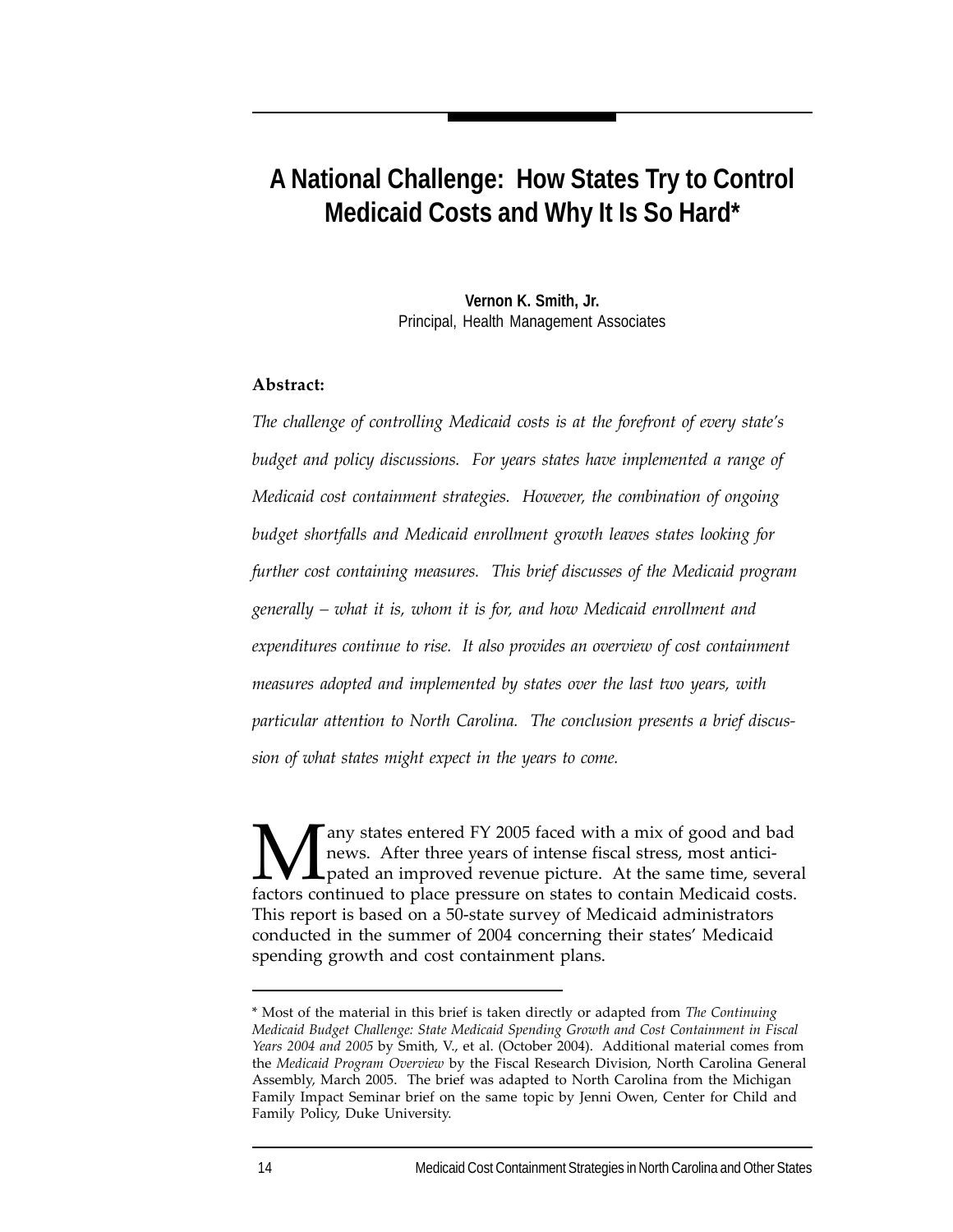# **What Is Medicaid and What Role Does It Play in Our Health Care System?**

Medicaid is a publicly funded health insurance program that provides coverage to low income children, families, seniors, and people with disabilities. Medicaid also fills gaps in Medicare coverage for many low income seniors, particularly for prescription drugs and long-term care. It is the largest publicly funded health insurance program providing health and long-term care coverage to 52 million low income children and adults in FY 2004, compared to 42 million covered by Medicare. Medicaid also supplements Medicare coverage for seven million low income seniors and people with disabilities enrolled in both programs. Medicaid covered 1.5 million North Carolina residents sometime during FY 2004. This is equivalent to 17.7% of the state's population.

As Figure 1 shows, Medicaid plays a major role in our nation's health care system, paying for nearly half of nursing home care and 18% of prescription drugs.

> **Figure 1: Medicaid's Role in the Health System, 2002**



*operating*

*For FY 2005, Medicaid is 15.9% of the North Carolina General Fund budget. Ten years ago that number was 8.2%.*

SOURCE: Levil, et al, 2004. Based on National Health Care Expenditure Data, Centers for Medicare and Medicaid Services, Office of the Actuary.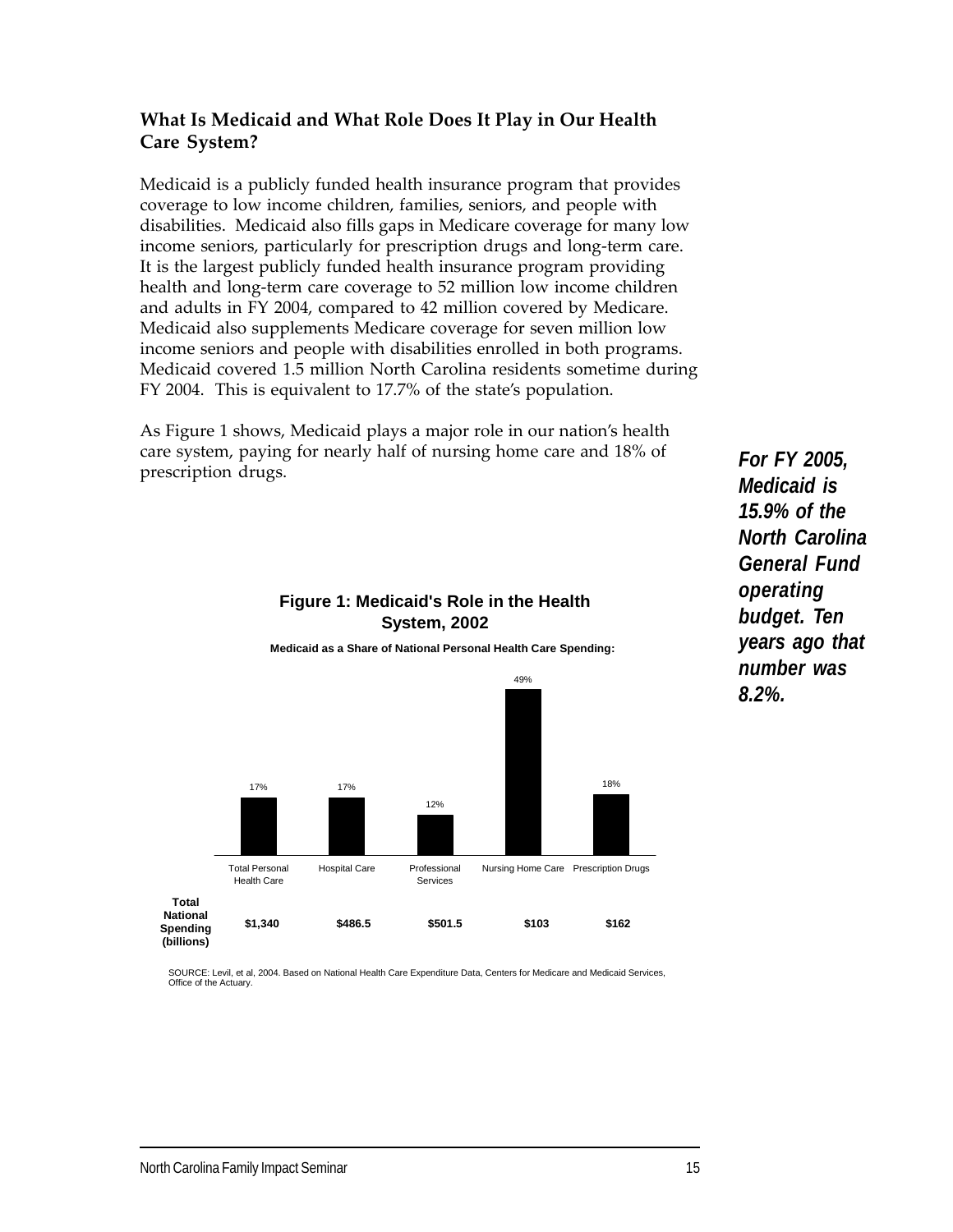#### **How Does Medicaid Work?**

States must design and administer the program according to federal rules. Within the federal structure, states enroll beneficiaries using their own eligibility criteria, decide on some covered services, and set payment rates for providers. States decide key policies such as use of managed care systems. States also may provide coverage for optional services beyond the required core services (e.g., prescription drugs, nonemergency dental and vision coverage for adults). The federal government sets minimum requirements, authorizes deviations (waivers) from these requirements, and audits expenditures and performance.

Medicaid is jointly funded by states and the federal government with the federal government matching state spending on an open-ended basis. The federal match rate, known as the federal medical assistance percentage (FMAP), varies by state from 50 to 77%. North Carolina's FY 2005 FMAP is 63.63%. In 2006 it will be 63.49%. This is lower than the 65.8 matching rate that the state received under Federal Fiscal Relief, which ended on June 30, 2004. (See more in "The Expiration of Federal Fiscal Relief section.")

Because of the matching formula, state spending brings increased federal dollars into the state, providing an incentive for states to increase funding for health and long-term care services. On average, states spend about 16% of their state budgets on Medicaid, making it the second largest program in most state budgets, after education (see Figure 2). For FY 2005 Medicaid is 15.9% of the North Carolina General Fund operating budget. Ten years ago that number was 8.2% (see Figure 3).



# **Figure 2: State Medicaid Spending as a Percent of General Fund Expenditures, 2002**

#### **Total State General Fund Spending = \$496 billion**

SOURCE: National Association of State Budget Officers, 2002 State Expenditure Report, November 2003.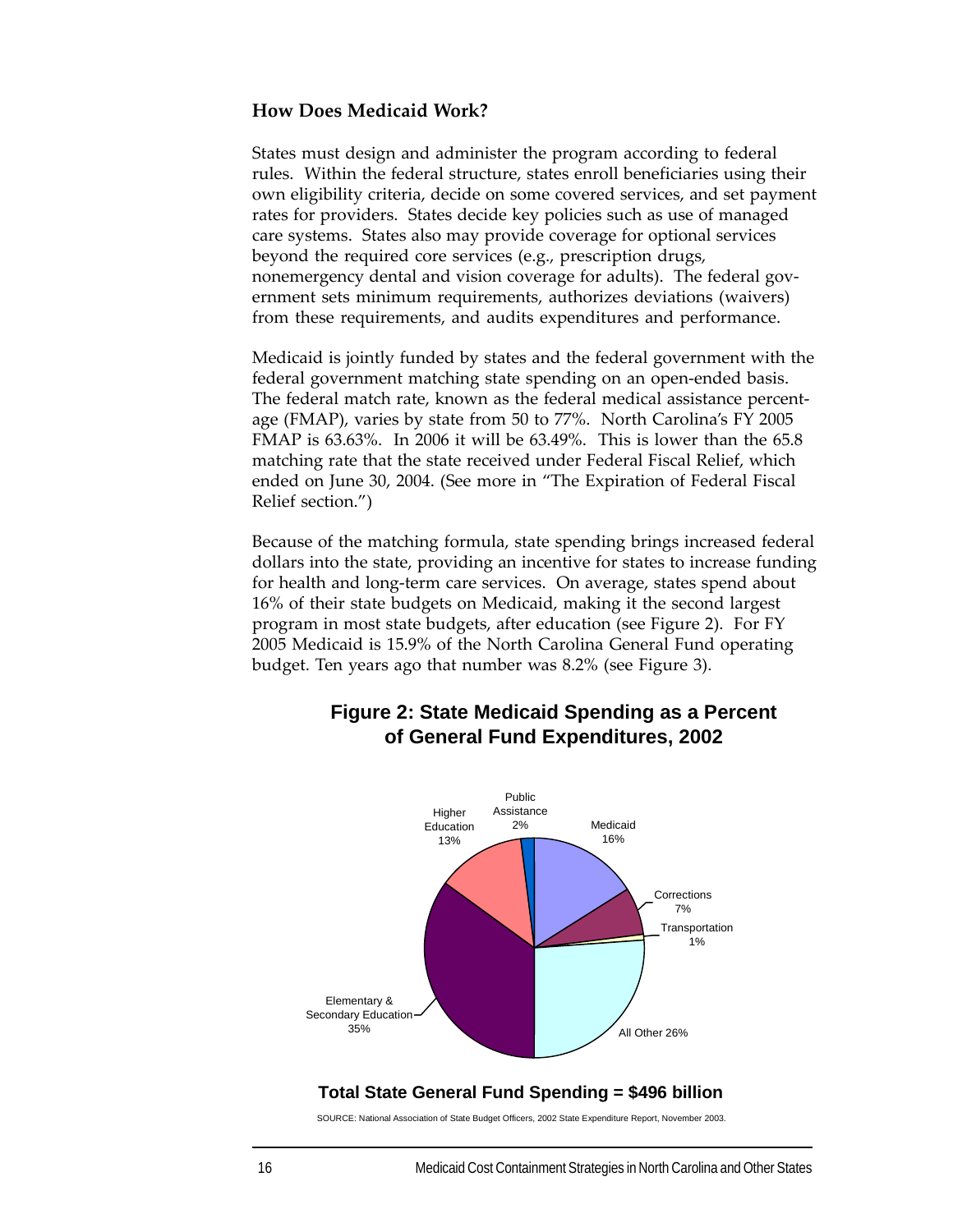

#### Fiscal Research Division 2/05 *Source: NC General Fund Operating Appropriations SFY 2005*

# **Where Does Most Medicaid Spending Go?**

Medicaid expenditures vary for the different populations served. Although low income children and families represent about three fourths of Medicaid beneficiaries, they account for only one third of the expenditures (see Figure 4). On the other hand, elderly and disabled individuals who represent just one quarter of the beneficiaries, account for 70% of the expenditures, reflecting their intensive use of acute and long-term care services.

The same is true in North Carolina. In FY 2004, children and families represented 69.7% of the Medicaid recipients while accounting for only 31% of the expenditures. Elderly and disabled recipients combined accounted for 26.3% of the recipients and 68.3% of expenditures for Medicaid.

#### **What Are the Trends in Medicaid Expenditures?**

In FY 2004, total Medicaid spending for the U.S. increased an average of  $9.5\%$ <sup>1</sup> Figure 6 shows this increase is slightly more than 2003, but lower than the average annual growth rate of 11.9% that occurred over the 2000-2002 period.

State administrators cite several key factors as top drivers of Medicaid spending growth in FY 2004. The most frequently mentioned factors include: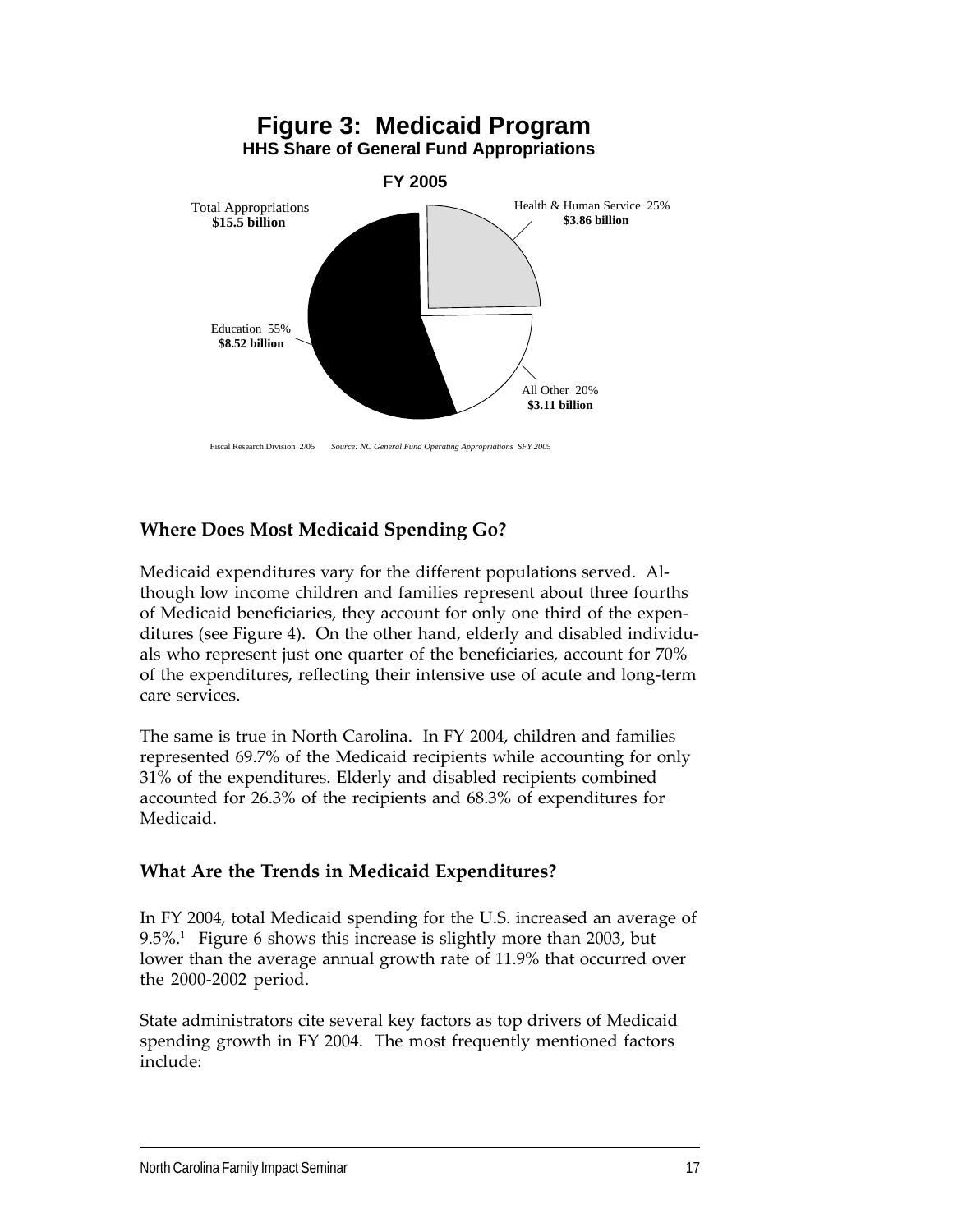

# **Figure 4: M edicaid Enrollees and Expenditures b Enrollm ent Group, 2003**

Expenditure distribution based on Congressional Budget Office (CBO) data that includes only federal spending on services and excludes DSH (disproportionate share hospital), supplemental provider payments, vaccines for children,<br>administration, and the temporary FMAP (federal medical assistance percentage) increase. Total expenditure Management and Budget data, 2004.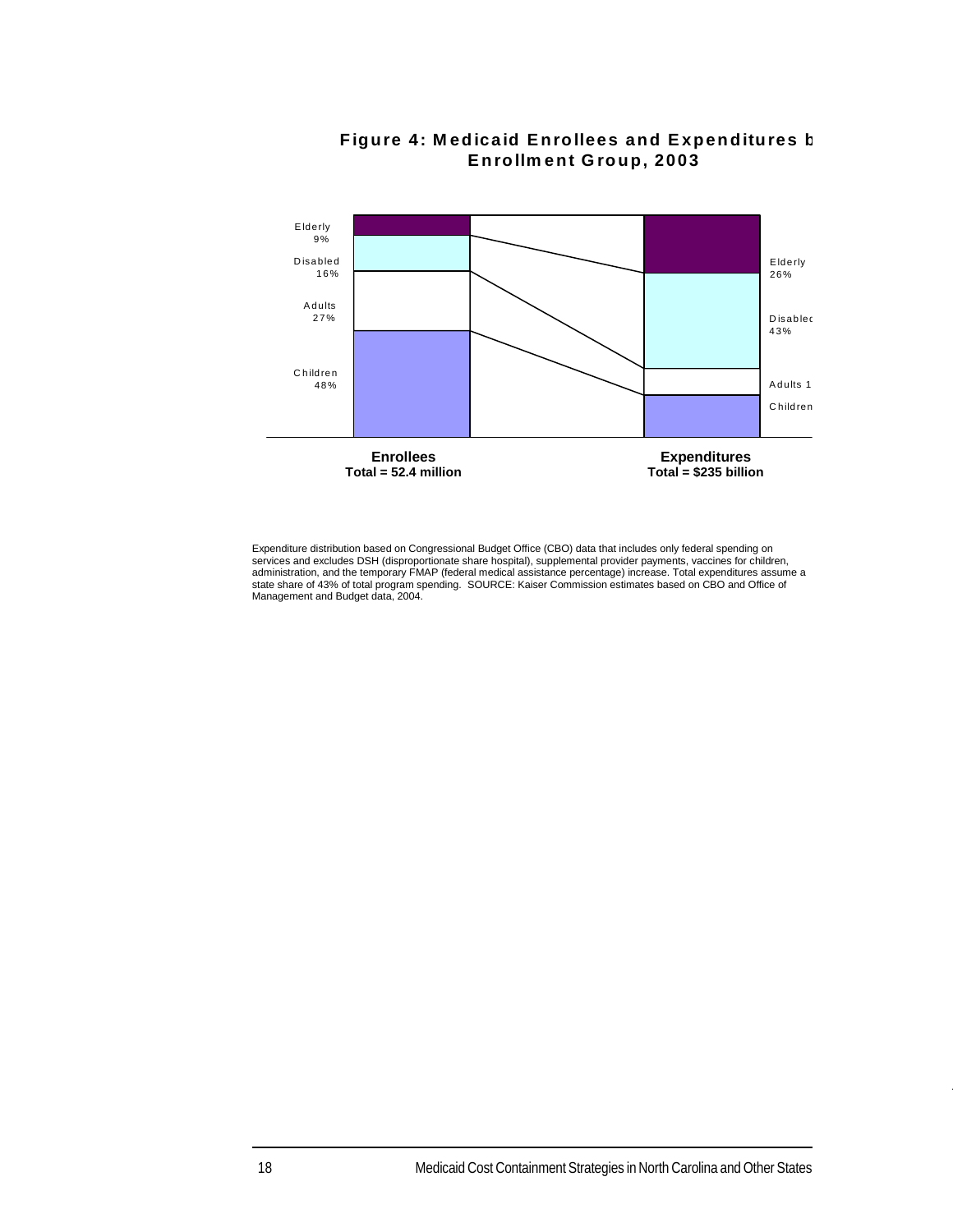- Medicaid enrollment growth
- Increasing costs of prescription drugs

#### • Rising costs of medical care **Figure 6: Average Annual Growth Rates of Total Medicaid Spending**

• Rising costs of long-term care

**Annual growth rate:** 



source: For 1992-2002: Urban Institute estimates based on data from Medicald Financial Crations (ten states) Associates estimates based on informeigserp righthleise of lehigible elderly and disabled because of Management Reports (HCFA/CMS Form 64); For 2003 and 2004: Health Managem ent

demographic changes (three states)

• Outreach for programs such as the State Children's Health Insurance Program or food stamps, which identify additional persons eligible for Medicaid (three states)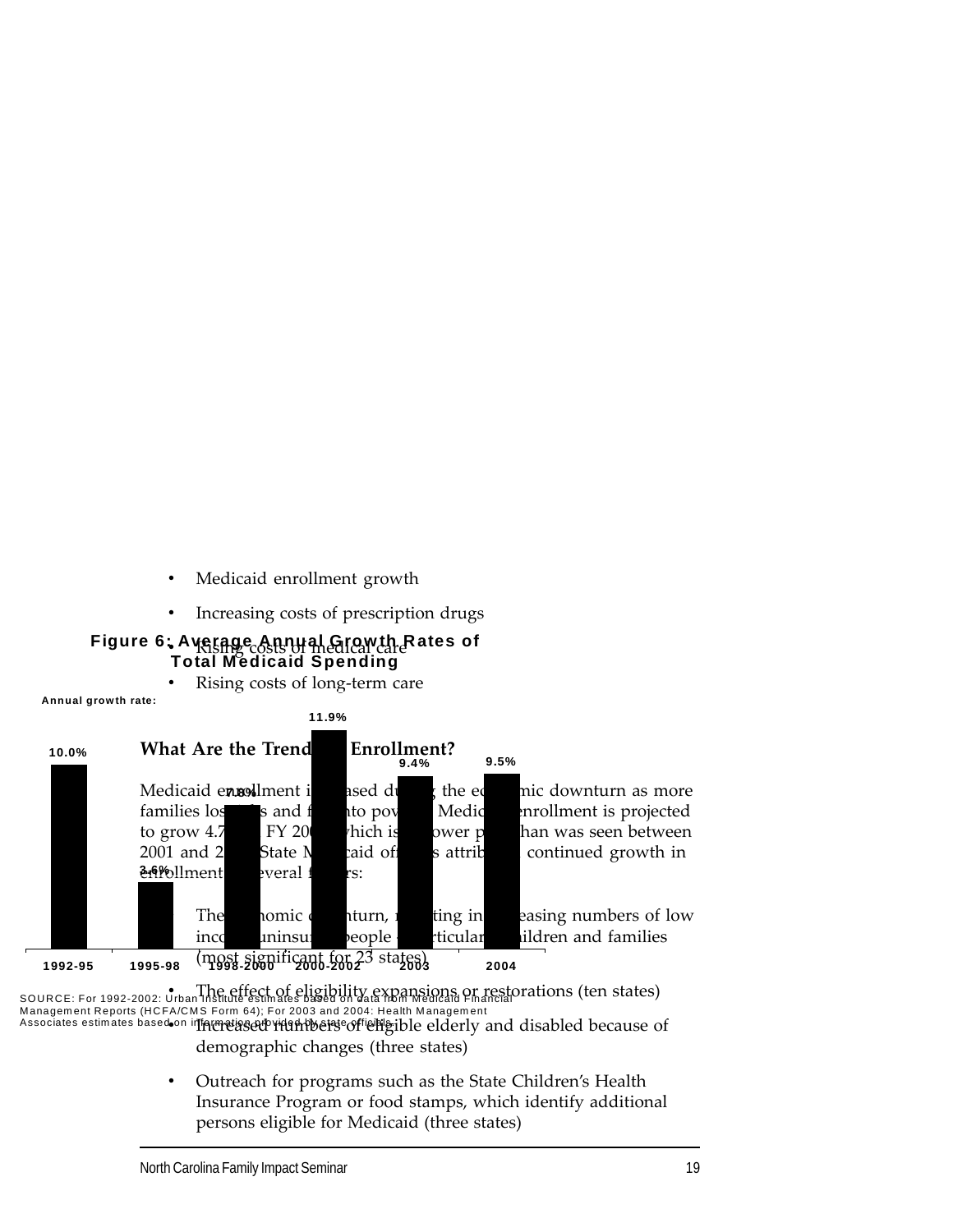According to North Carolina officials, the key factors in enrollment growth in FY 2005 were the economy and overall population growth.

#### **What Is the Current Revenue Picture?**

Since 2001, as the national economy worsened and state revenues slowed, states have been forced to cut back on state programs. They have had to make difficult choices affecting health coverage for millions of low income people across the country.

In FY 2005, revenue has been growing and is expected to continue. However, many individual states, including North Carolina, are experiencing large budget shortfalls while Medicaid costs continue to increase. Additionally, the temporary fiscal relief to states provided by the federal government through the Jobs Growth and Tax Reconciliation Act of 2003 has ended, significantly increasing the state share of Medicaid expenses. Anticipated gaps between revenue and expenditure growth will exert enormous pressures on states to reduce or control costs.

North Carolina officials cited prescribed drugs, physician fees, and inpatient hospital and mental health clinics as key factors contributing to overall spending growth in FY 2004. For FY 2005, they cited increases in the consumption rate, eligibles, and cost per unit of services as the most significant factors.

#### **What Strategies Are States Using to Contain Costs?**

FY 2005 is the fourth consecutive year that states have implemented significant cost containment initiatives, although a few states also are adopting modest benefit or eligibility expansions. Most states are implementing not just single cost containment measures, but a more comprehensive set of strategies, including:

- Reducing or freezing provider payments
- Controlling pharmacy costs
- Reducing benefits
- Reducing or restricting eligibility
- Increasing copayments
- Implementing disease management programs
- Implementing cost controls for long-term care
- Targeting fraud and abuse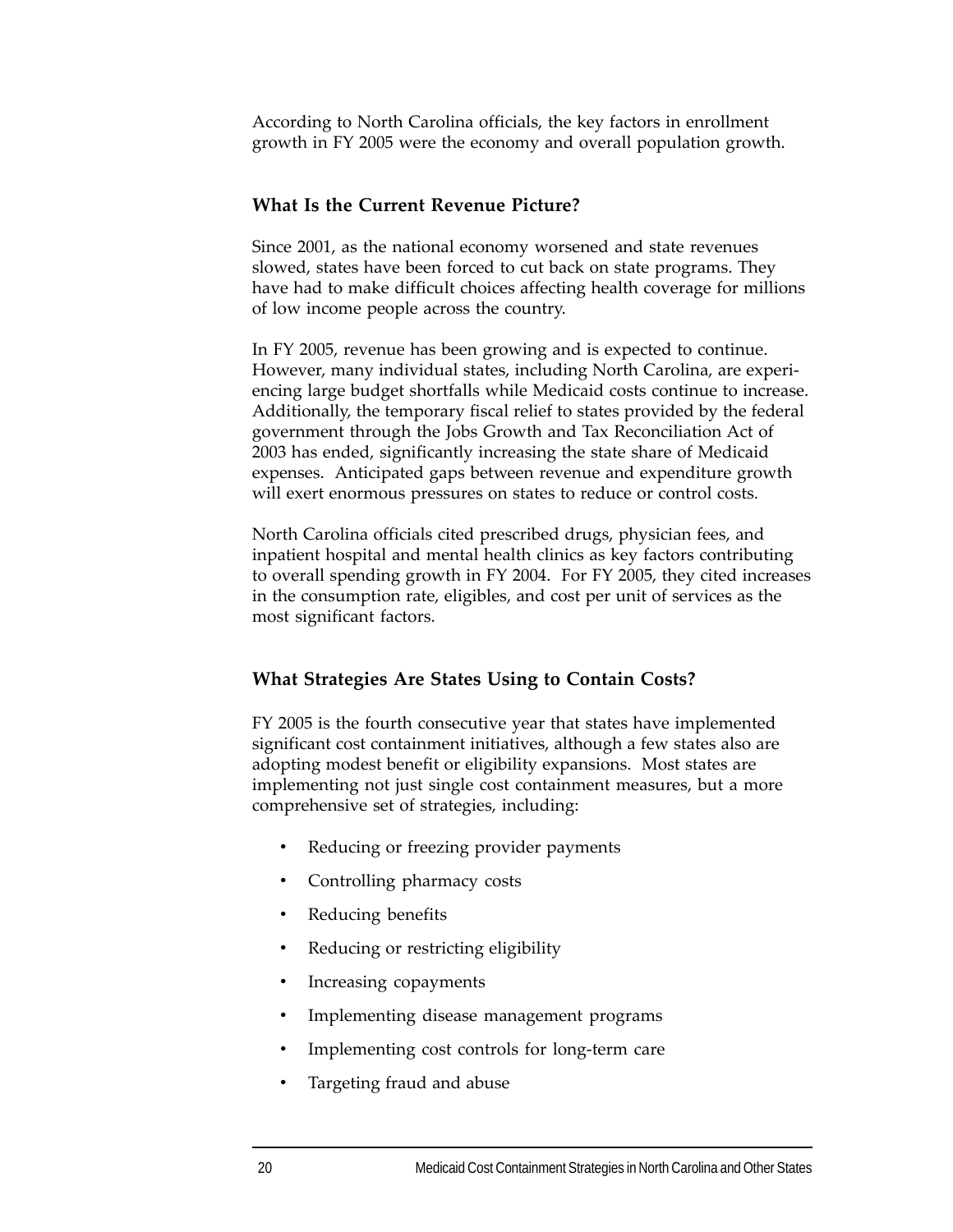North Carolina was the only state in 2004 to report plans for using each of the above eight strategies. In 2005, the state reported plans to use four of them: pharmacy controls, disease management/case management, targeting of fraud and abuse, and long-term care cost controls.

**Note:** Not reporting a strategy for a particular year does not mean the strategy is not in use in the state responding, but that the state has not implemented a new component of that strategy in the year in question. 2004 and 2005 are reported here.

The following sections discuss the range of approaches states are taking in using these strategies.

#### **Strategy 1: Reduce or Freeze Provider Payments**

Medicaid rates for payments to providers are generally the lowest of any payer, sometimes below the cost for delivering care. Payment reductions or freezes (which amount to reductions because of cost inflation) can have an impact on the availability of providers who will accept Medicaid and may impact access to care. Some, but not all patients could identify alternative sources of care such as community-based care. Still, when faced with increasing fiscal pressures, many states used this strategy.

- In FY 2004, all 50 states and the District of Columbia cut or froze payment rates to at least one provider group; 47 states said they would do so in FY 2005.
- States were most likely to cut reimbursement rates for physicians (42 states for 2004 and 33 for 2005).
- Cutting reimbursement rates to hospitals and nursing homes or managed care organizations is more difficult because state statutes regulate reimbursement rates. Nevertheless, a number of states froze rates for one or more of these groups for 2004 or 2005.

North Carolina attempted to freeze some provider payments for FY 2004 by eliminating inflationary increases. The state did not implement reductions or freezes to provider payments in FY 2005.

#### **Strategy 2: Control Pharmacy Costs**

States continued to focus significant attention on controlling the cost of prescription drugs, which have been growing at double digit rates for several years. Cost containment strategies were implemented by 47 states and the District of Columbia in FY 2004 and by 43 states in FY 2005 (see Figure 7 drug cost reduction strategies).

*Medicaid rates for payments to providers are generally the lowest of any payer, sometimes below the cost for delivering care.*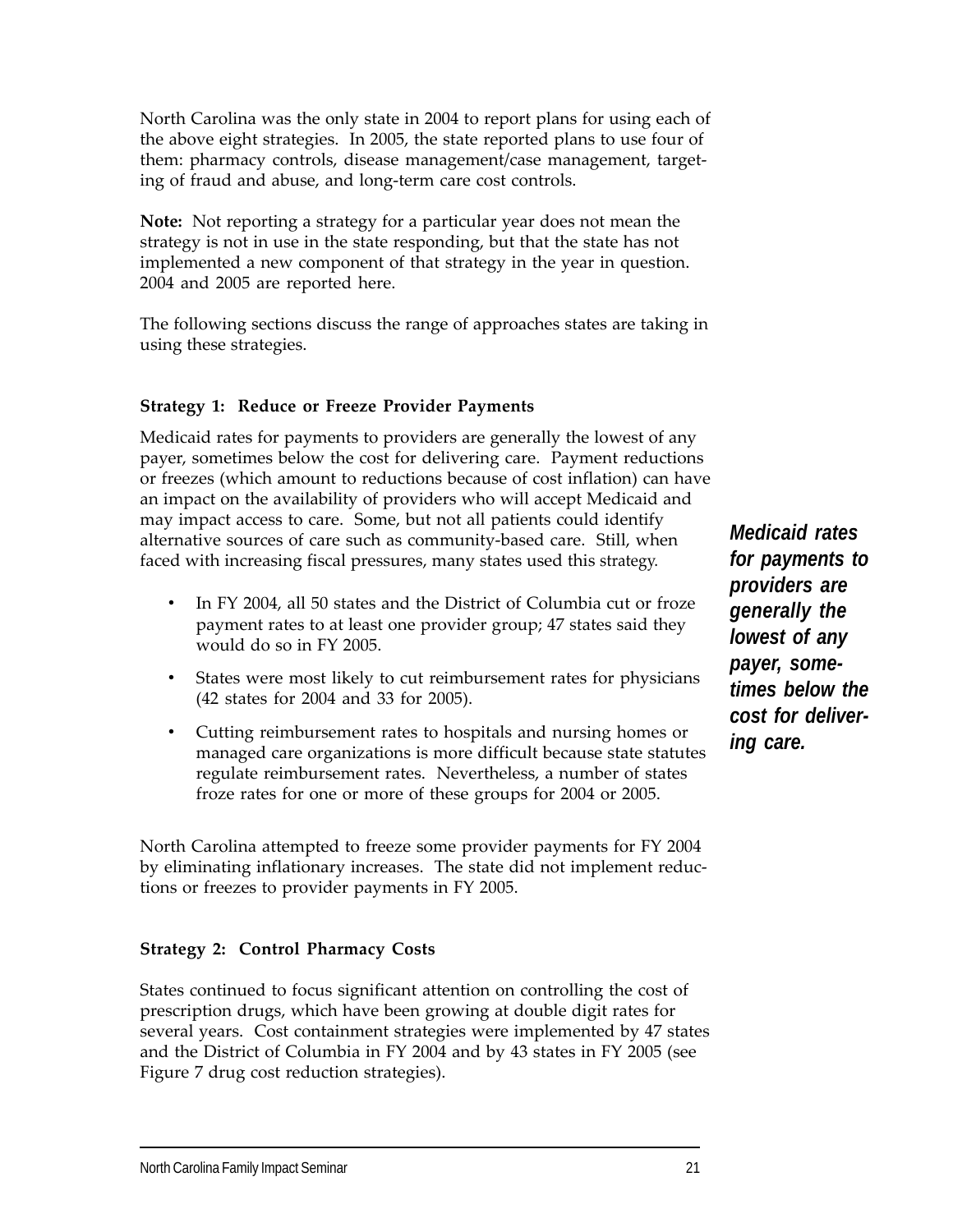For 2005, the most frequently used strategies included:

- Implementing preferred drug lists (29 states)
- Seeking supplemental rebates (26 states)
- Placing more drugs under prior authorization (21 states)
- Paying a larger discount off of the Average Wholesale Price (AWP) for drugs (eight states)

For FY 2005 only three states adopted new or higher patient copayments; in FY 2004 15 states had done so. Given that Medicaid rules limit patient copayments to a nominal amount (generally \$3 per service), this drop may be explained by the fact that many states already reached the upper limit of pharmacy copayments and therefore could not increase them any more.

In FY 2003-04 North Carolina implemented a cost avoidance model for pharmacy claims. Specifically, if a Medicaid recipient has a known third party insurer, the pharmacist must bill that third insurer first. (Having a third party insurer does not preclude Medicaid eligibility.) The North Carolina General Assembly took budget reductions during the 2003 session that were called Drug Utilization Management (\$26 million in 2003-04 and \$36 million in 2004-05).

# **Figure 7: Medicaid Prescription Drug Policy Changes FY 2004 and FY 2005**



SOURCE: Kaiser Commission on Medicaid and the Uninsured survey of Medicaid officials in 50 states and DC conducted by Health Management Associates, October 2004.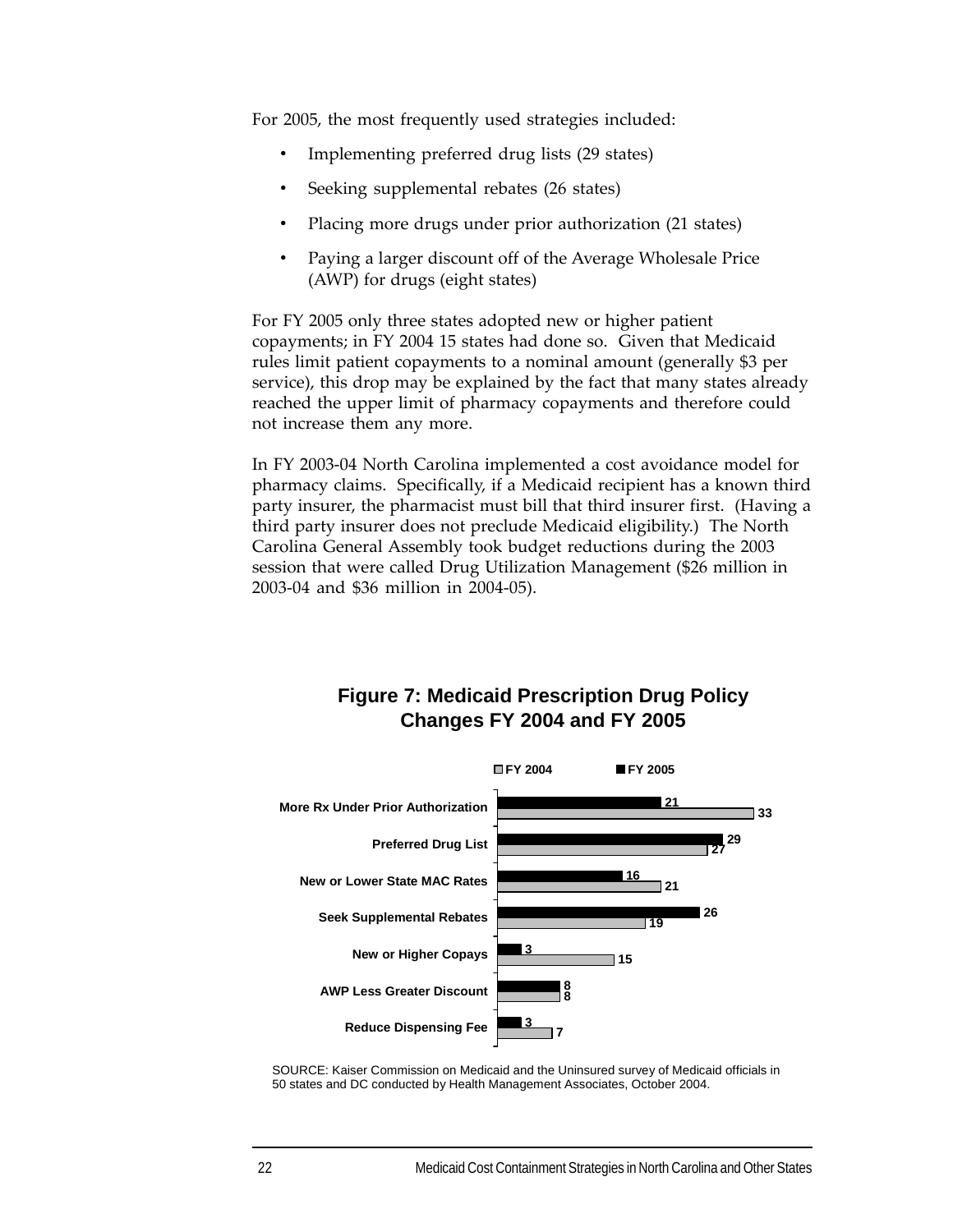# **Strategy 3: Reduce Covered Benefits**

In FY 2005, fewer states are cutting benefits and more are restoring benefits cut in previous years:

- Only nine states cut benefits in 2005, compared to 19 in 2004
- 14 states intended to restore or expand benefits cut in previous years

In general, benefit cuts involved optional services, particularly those extended to adults, including elderly and disabled persons. Services that were cut included:

- Dental, vision and hearing services for adults
- Chiropractic and podiatry services
- Psychological services
- Physical and occupational therapy
- Personal care services

States either eliminated these services entirely or limited the amount of services covered.

In FY 2004, North Carolina limited personal care services (PCS) to 3.5 hours per day up to a maximum of 60 hours per month for children, parents/adults, the disabled, and aged. For the same groups, the state implemented:

- Coverage for certain over-the-counter drugs
- Medical necessity criteria for some recipients to receive 20 hours over the 60-hour limit on personal care services
- Expanded treatment options for age related macular degeneration
- Coverage to promote healing of nonunion fractures (osteogenic stimulators)

North Carolina has cut weight loss and weight gain drugs from 2005 coverage. The state has expanded coverage to include prosthetics and orthotics for adults over age 21. It has also expanded coverage to independent practitioners who serve the mental health population.

*North Carolina limited personal care services (PCS) to 3.5 hours per day up to a maximum of 60 hours per month for children, parents/ adults, the disabled, and aged.*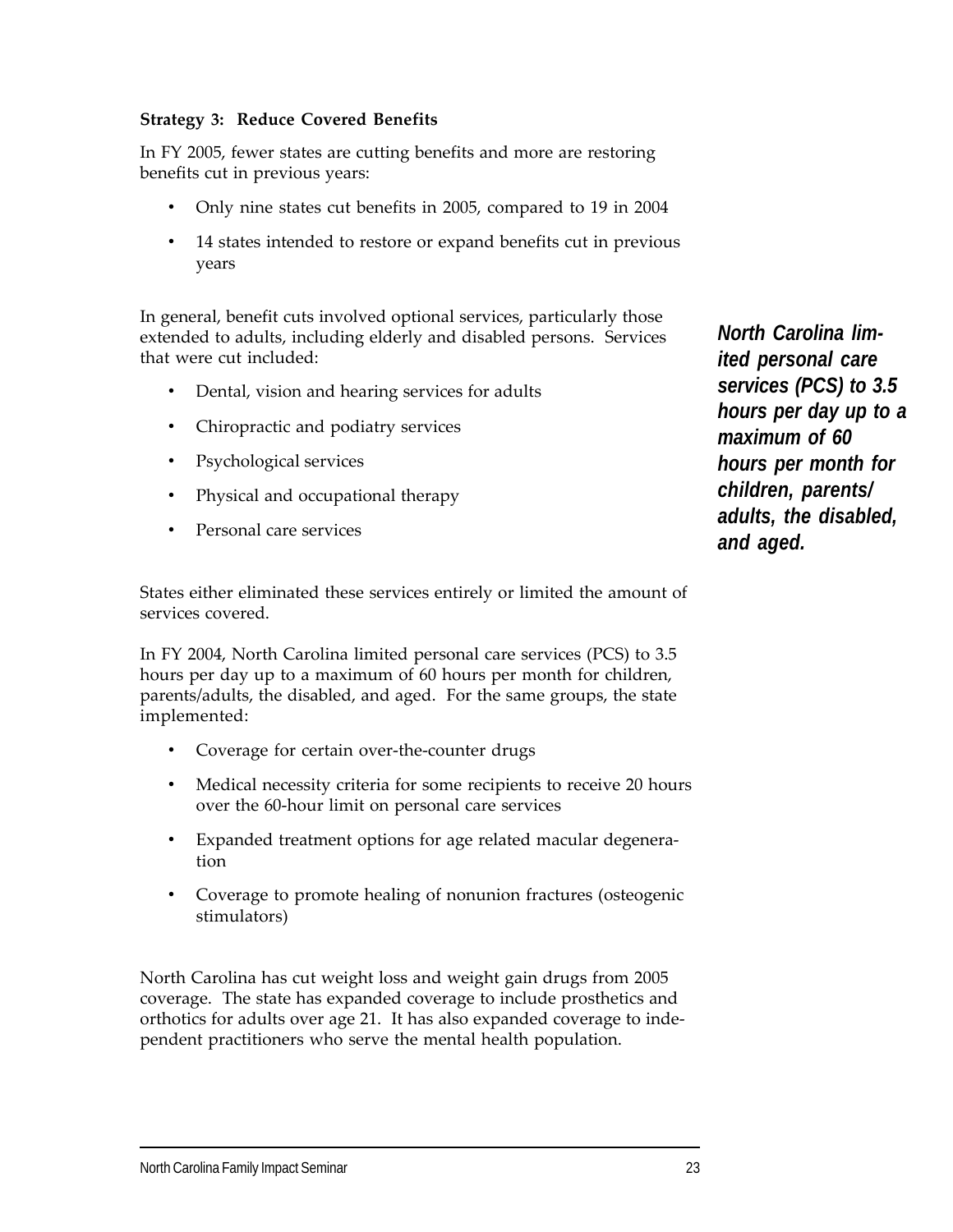#### **Strategy 4: Reduce or Restrict Eligibility**

Reducing eligibility for Medicaid is often difficult for states to implement because these reductions affect vulnerable populations who usually have no other access to health insurance. During the recent economic downturn, however, 38 states reduced or restricted Medicaid eligibility over a four-year period (2002-2005). On the other hand, for 2004 and 2005 several states expanded coverage to previously excluded groups, such as the working disabled, people under family planning waivers, or uninsured women with breast or cervical cancers.

Eligibility changes fell into three categories discussed separately below: eligibility rule changes; application and renewal process changes; and premium changes.

#### **Changes to Eligibility Rules**

In order to receive the enhanced federal match authorized by the Jobs Growth and Reconciliation Act of 2003, states were required to maintain eligibility through June 2004 at the levels in effect on September 2, 2003. No states made reductions that affected the Medicaid matching rate in 2004. Although fewer states are implementing reductions in 2005, the changes will affect a larger number of people. States planned a variety of eligibility changes such as:

- Eliminating coverage for specific populations [e.g., medically needy adults with incomes above the TANF (Temporary Assistance for Needy Families) level] (two states in FY 2004; three states in FY 2005)
- Eliminating continuous eligibility (two states in 2004)
- Increasing the spenddown threshold level for the aged, blind, and disabled [amount of their own money] they must spend before becoming eligible for Medicaid (one state in 2004)
- Reducing the income eligibility limit for certain groups [e.g, pregnant women with incomes between 200% and 235% of the federal poverty level; aged and disabled persons with incomes between 100% and 133% of the federal poverty level] (six states in 2004; three states in 2005)

At the same time, some states expanded eligibility to previously uncovered groups by:

- Increasing the income eligibility level for aged and disabled individuals (one state in 2004; two states in 2005)
- Eliminating TANF work requirements in determining eligibility for Medicaid (one state in 2004)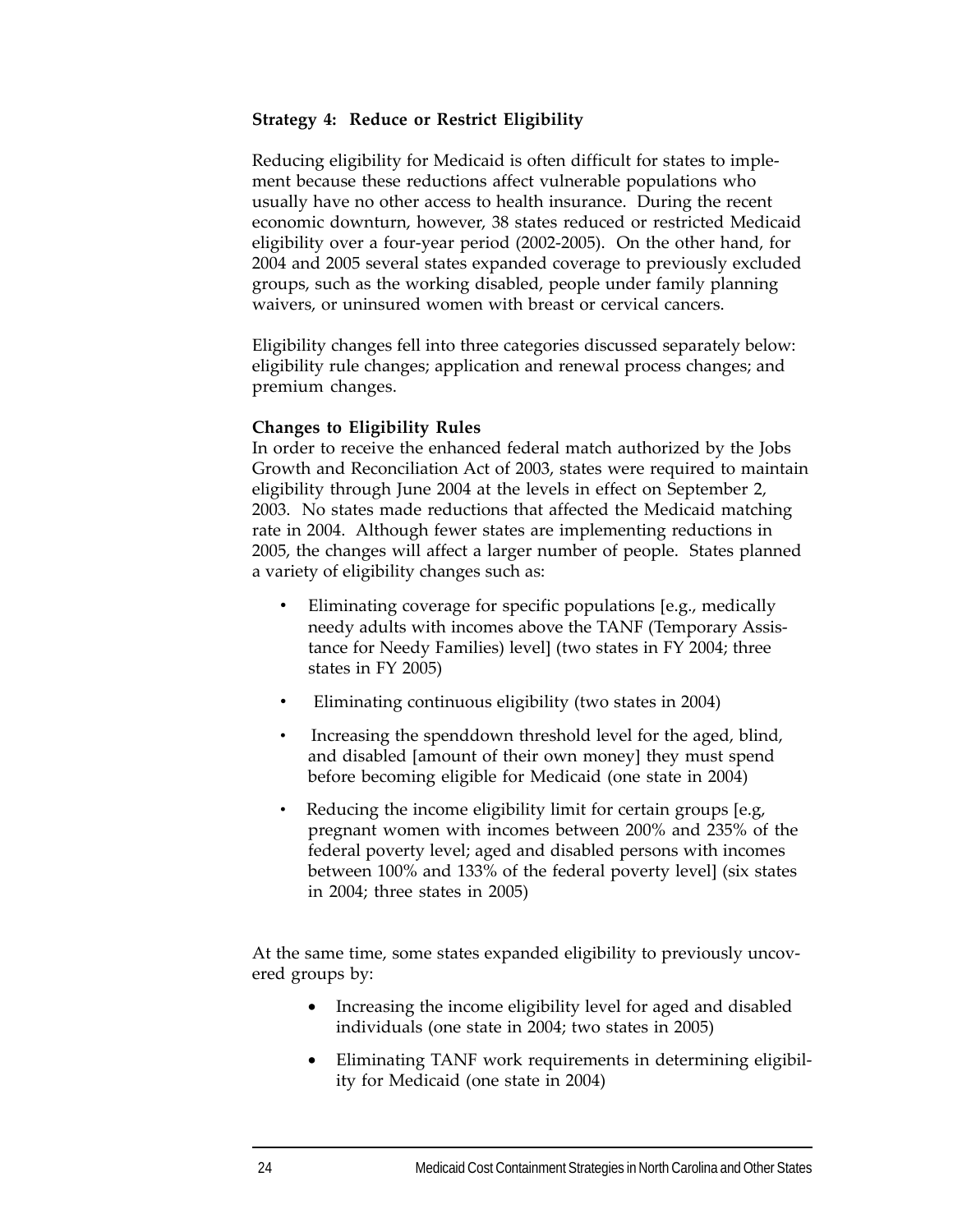• Enabling disabled workers to buy in to Medicaid coverage (two states in 2004)

If a Medicaid applicant or recipient disposes of assets for less than fair value, he or she may be penalized by becoming ineligible for Medicaid long-term care assistance for a period of time. North Carolina extended the application of its transfer of assets policies to recipients receiving inhome personal care services as well as those who reside in a nursing home or other medical institutions. The North Carolina General Assembly did not enact any changes to eligibility requirements for 2005.

# **Changes to Application and Renewal Processes**

Through the late 1990s and into 2001, states had adopted measures designed to simplify and streamline Medicaid application and redetermination procedures. In the face of budget difficulties, some states have reversed this process (ten states in 2004 and four in 2005). Major changes included:

- Instituting more frequent periods for reverification of eligibility
- Eliminating continuous eligibility for certain groups (i.e., requiring periodic reverification of eligibility)
- Eliminating policies that allow for self-declaration of income, in effect increasing the amount of required documentation

North Carolina did not make changes to the application and renewal processes for 2005.

# **Premium Changes**

In a limited number of situations, states can require premiums as a condition of coverage. In 2004 and 2005 a few states implemented premium changes, including:

- Increased premiums for parents and children covered under expansion waivers (Massachusetts and Vermont)
- New or higher premiums for disabled workers (Iowa, Louisiana, Minnesota, and Nevada)
- New premiums on certain disabled children covered under the Katie Beckett<sup>2</sup> rules (Maine)

North Carolina does not impose premiums on recipients.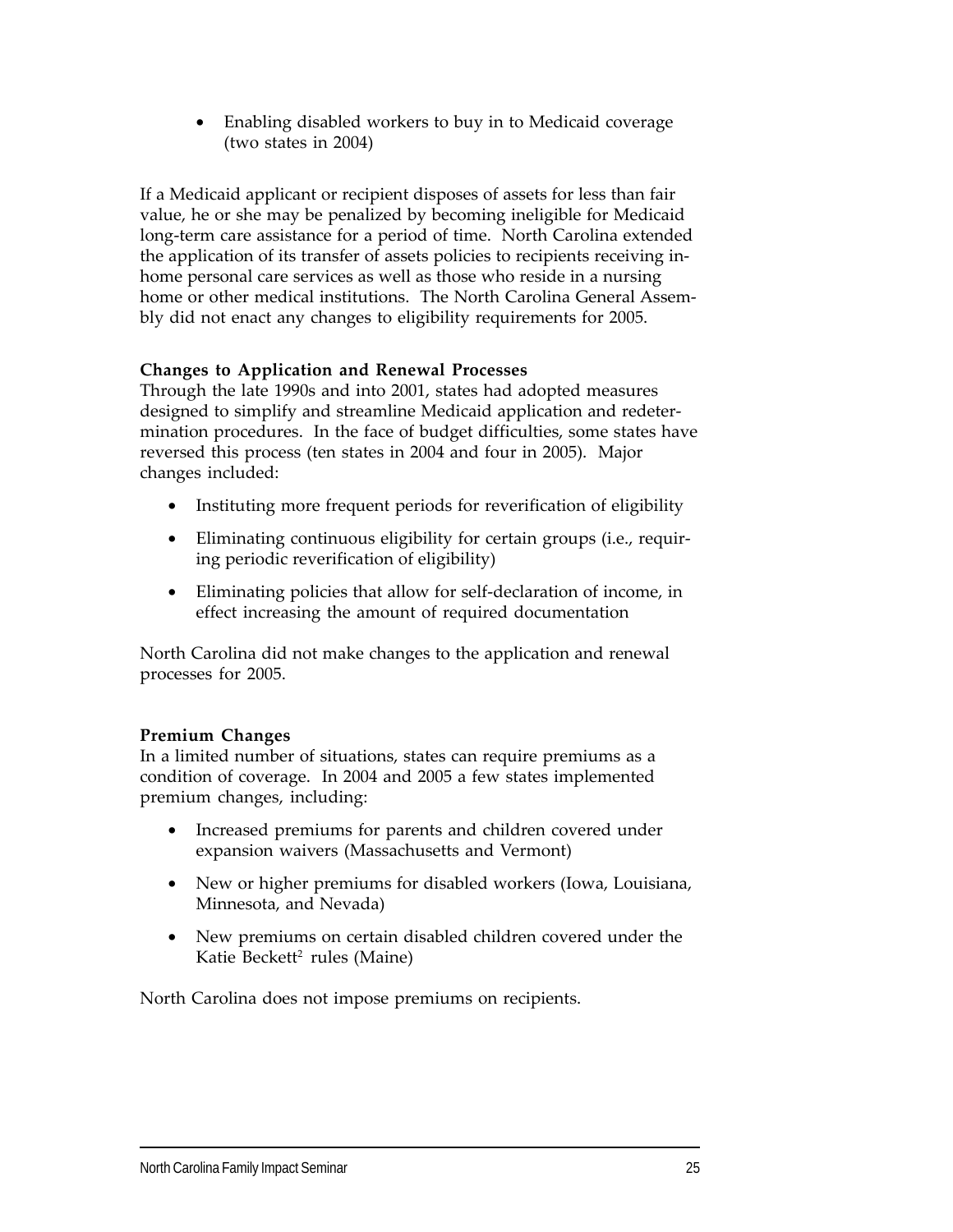#### **Strategy 5: Increase or Implement Copayments**

When imposing patient copayments, states must comply with the federal Medicaid law. It specifies that payments must be nominal generally defined as \$3 or less per service – and cannot apply to certain services, or certain eligibility groups, such as children or pregnant women. Over the past several years, states have relied more on copayments as part of their cost containment strategies, although a substantial body of research indicates that even nominal copayments can deter low income individuals from receiving needed care (Hudman & O'Malley, p 30).

In FY 2004, 20 states imposed new or higher copayments; nine states did so in FY 2003. The most frequent copayment imposed was for prescription drugs (discussed under containing drug costs). A few states increased copayments for:

- Hospital inpatient and outpatient visits
- Nonemergency use of emergency rooms
- Hearing, vision, dental, and therapy services
- Physician office visits
- Ambulatory services
- Home health

North Carolina did not implement new or increased copayments for 2004 or for 2005.

#### **Strategy 6: Implement Disease and Case Management Programs**

An increasing number of states are turning to disease and case management initiatives to help contain costs. Between 2002 and 2004, 42 states began programs. These initiatives are seen as a relatively low cost way to improve health care for people with chronic and disabling conditions, including many adult Medicaid beneficiaries. Quality results from these programs are promising but not conclusive because there are several barriers: 1) participation is voluntary; 2) turnover is high among enrollees; and 3) payment rates to providers are low (Williams, 2004). In a recent health benefits survey of employers (Kaiser Family Foundation, 2004), 15% of firms responded that disease management strategies were very effective in containing costs.

The trend among states is clearly toward more comprehensive care management programs. States have initiated programs to manage asthma, diabetes, hypertension, depression, congestive heart failure, mental and behavioral health, and obesity. In the future, states may have a more difficult time implementing care management programs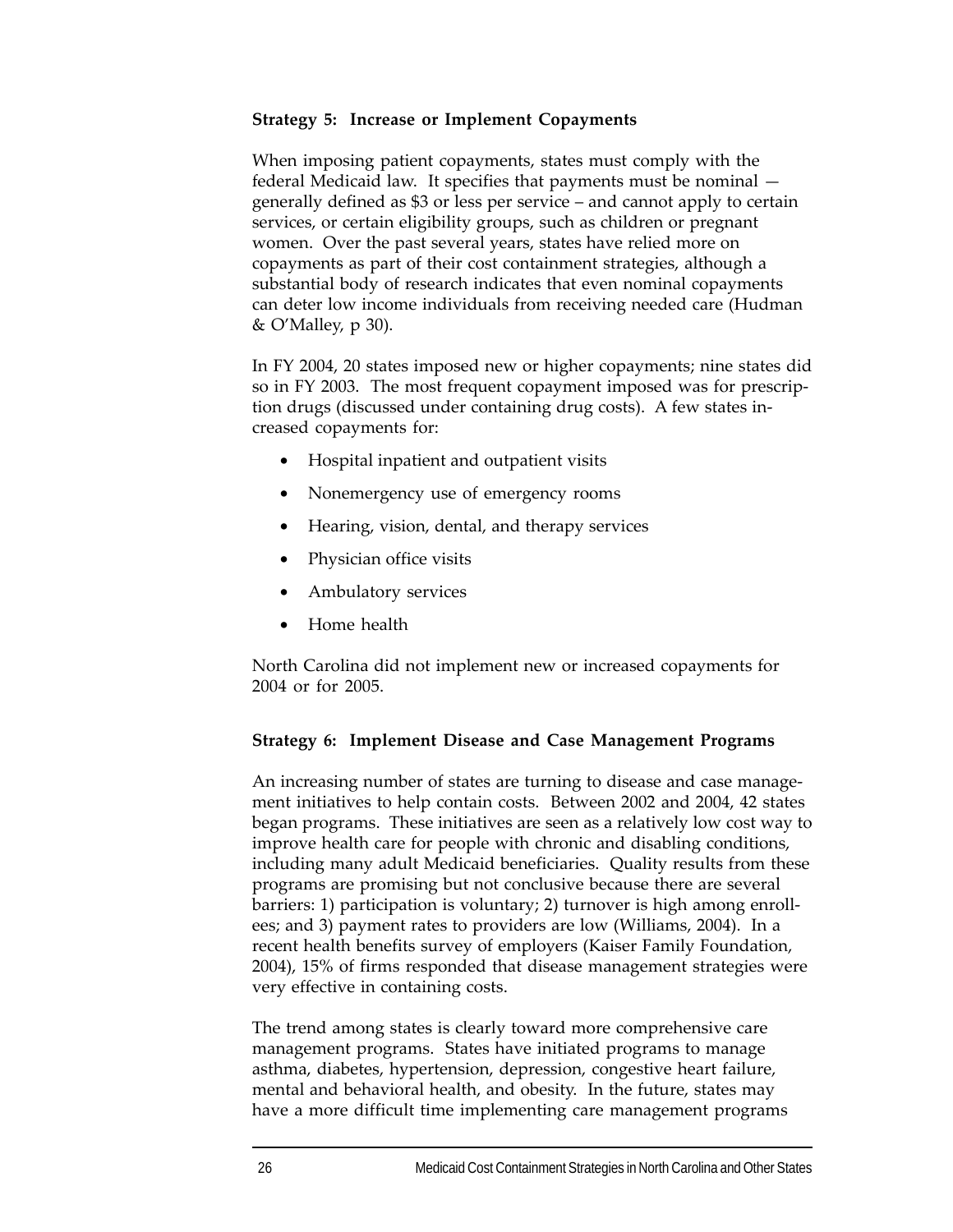because persons eligible for both Medicaid and Medicare will be moving their drug coverage to Medicare.

North Carolina expanded its disease management initiatives to more counties in FY 2004 and 2005 and added conditions such as asthma, diabetes, and congestive heart failure to the included diseases. In addition, in FY 2004 North Carolina expanded the Community Care of North Carolina (CCNC) program in which local networks of primary care providers and public and private community institutions coordinate prevention, treatment, referral, and other services for Medicaid recipients. The program slows the rate at which Medicaid costs would increase through implementation of care management, adoption of best practices, and local providers' accountability to reduce service duplication and fragmentation.<sup>3</sup>

# **Strategy 7: Implement Cost Controls on Long-term Care and Homeand Community-based Services**

Although long-term care represents over one third of Medicaid spending, states did not initially adopt cost containment strategies in this area. However, as other methods of controlling costs have been exhausted, states are beginning to focus on long-term care. Cost containment strategies include:

- Reducing the number of nursing home beds
- Reducing the number of days for which Medicaid will pay a nursing home when the resident is in the hospital
- Reducing payments to nursing homes when a bed is held for a resident who is temporarily away from the facility for a number of days, e.g., visiting for a holiday
- Tightening eligibility criteria
- Downsizing the capacity of intermediate care facilities for the mentally retarded
- Changing formulas for nursing home reimbursement

In the past two years, some states have implemented cost controls on home- and community-based services (HCBS), which are services provided to frail elderly and disabled persons in their own homes to prevent or delay their need for institutional care. Some states have limited the number of available Medicaid waiver slots for HCBS, thus reversing a trend of the past five years when states expanded access to community-based support services in response to the U.S. Supreme Court decision in Olmstead vs. L.C. (June 1999). This decision found that the unjustified institutionalization of people with disabilities is a violation of the Americans with Disabilities Act.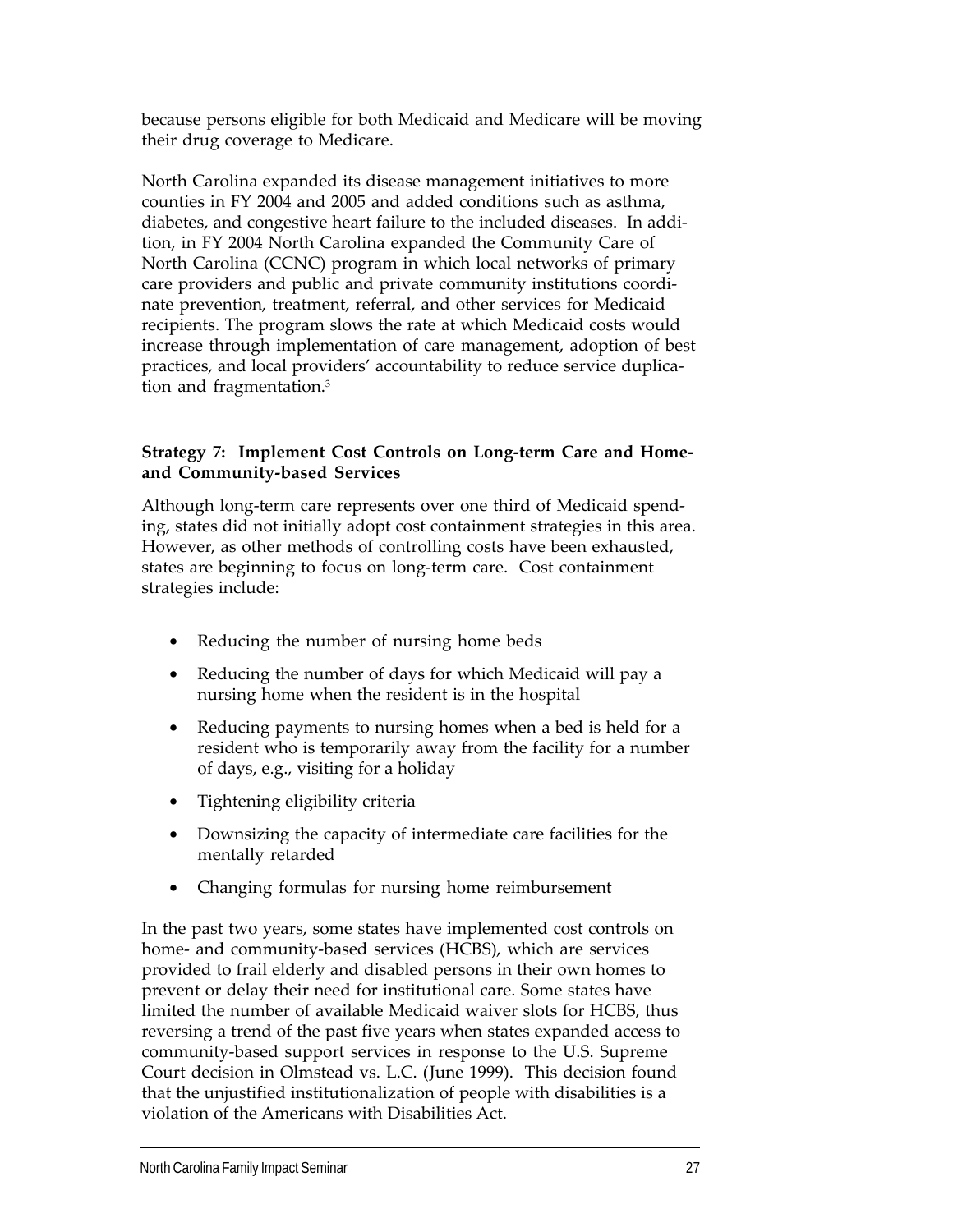Other cost cutting measures in HCBS included:

- Limiting hours authorized for specific instrumental activities of daily living
- Restricting private duty nursing hours
- Reducing the allowable budget for high cost cases
- Implementing utilization review procedures

For North Carolina's related activity in this area, see mention above of personal care services and subsequent brief by Brian Burwell entitled "State Experiences with Managed Long-term Care in Medicaid."

# **Strategy 8: Target Fraud and Abuse**

Many states enhanced ongoing activities or started new activities designed to control fraud and abuse. In some cases these actions were tied to new management information systems, additional staff or an increased number of provider audits. Activities included locking in high use recipients to a single doctor, establishment of a new fraud unit within the state Office of Inspector General, and a greater focus on third party liability recoveries. Between 2002 and 2005, 32 states have put in place new fraud and abuse mechanisms.

North Carolina has implemented new activities designed to control fraud and abuse. Recently, new fraud and abuse detection software (FADS) was added, which has improved performance. Program Integrity (PI) has reduced by 51% the number of days needed by the PI nurses to investigate and close a case, and the average recovered per case of fraud and abuse has increased.

As states moved into FY 2005 with a somewhat improved economic picture, several factors presented new challenges. Following are three of the factors for 2005 and 2006 that will impact states' ability to further contain Medicaid spending growth.

# **The Expiration of Federal Fiscal Relief**

Temporary federal relief that assisted states in 2003 and 2004 has come to an end, vastly increasing the state burden of Medicaid costs. The Jobs Growth Tax Relief Reconciliation Act of 2003 provided states with an enhanced federal match rate (FMAP) for Medicaid expenditures. The enhanced FMAP enabled 36 states to resolve Medicaid shortfalls and helped 31 states avoid, minimize, or postpone Medicaid cuts or freezes. With the expiration of the enhanced FMAP, state spending on Medicaid has grown enormously in FY 2005. Legislatures have authorized an average annual Medicaid growth rate in state general funds of 11.7% for

*Program Integrity (PI) has reduced by 51% the number of days needed by the PI nurses to investigate and close a case.*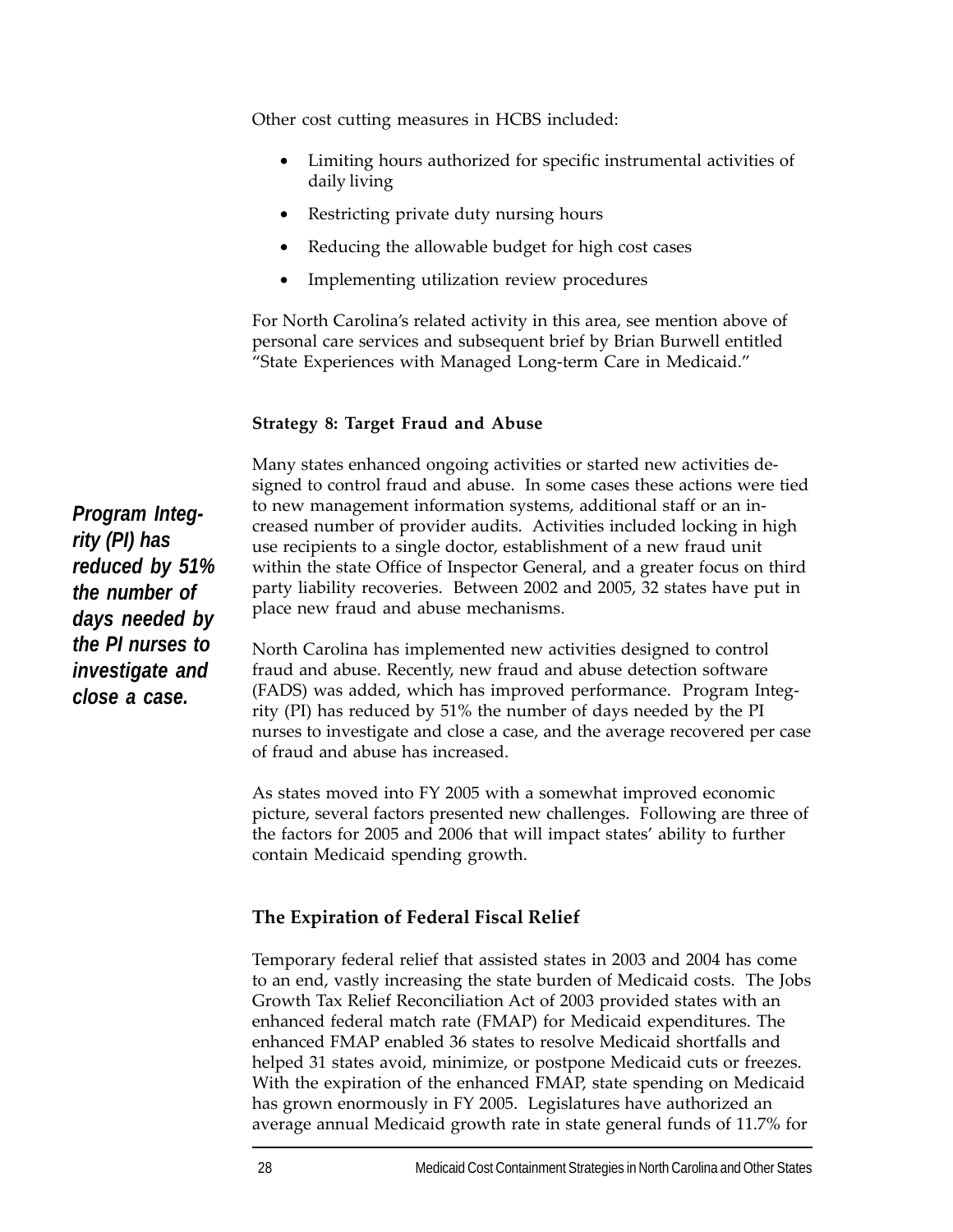FY 2005, compared to 4.8% growth in FY 2004. A number of state administrators commented on the fiscal hardship this will impose. However, officials in 20 states indicated that the expiration of the enhanced FMAP had been anticipated and the impact minimized. As noted above, North Carolina's FMAP declined from 2004-2005 and will decline slightly further in 2006.

# **Increased Scrutiny of Special Financing Arrangements**

As states have struggled in recent years to deal with Medicaid shortfalls without undermining essential services to vulnerable populations, some have turned to special financing arrangements to maximize the amount of federal money flowing to states. These arrangements include the use of funds from other governmental units (Intergovernmental Transfers, or IGTs) and/or provider taxes to make up the nonfederal share of Disproportionate Share Hospital (DSH) payments<sup>4</sup> or Upper Payment Limit (UPL) reimbursements. At the same time, the federal Centers for Medicare and Medicaid Services (CMS) has increased its scrutiny of these arrangements, often through the Medicaid State Plan amendment approval process. States that have relied heavily on these special financing arrangements report that the increased scrutiny will have a big impact on their state Medicaid financing.

North Carolina officials, like officials in many other states, cited increased scrutiny of special financing arrangements as a key factor driving Medicaid spending growth in the state. States and the Center for Medicaid Services are engaged in discussions about this issue.

# **Implementation of the Medicare Prescription Drug Benefit**

Implementation of the new Medicare Part D drug benefit that is scheduled to take effect January 1, 2006 has provoked some concern among states regarding people who are eligible for both Medicare and Medicaid (dual eligibles). These concerns apply to all states.

- The greatest concern is about the "clawback" provision of the Medicare law that will require states to make payments to the federal government to help finance the drug benefit for those with dual eligibility.
- Proposed regulations raised the possibility that states may be responsible for enrolling over six million individuals with dual eligibility in the Medicare Part D drug plan. In addition, states were concerned that the Medicare drug plans will not cover all the medications now covered under Medicaid.
- States were also concerned that costs would increase because of a "woodwork effect," as more Medicare beneficiaries discover they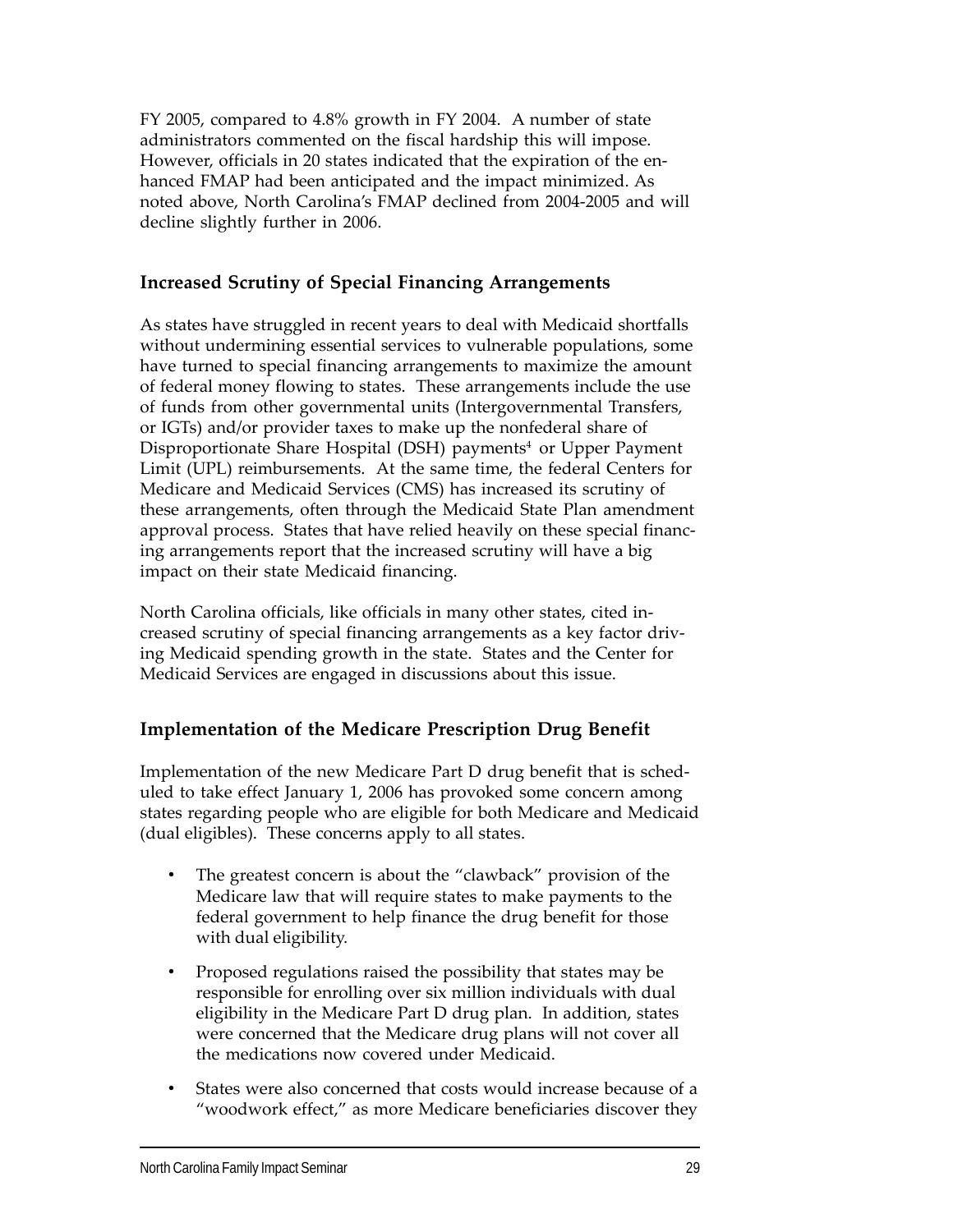are eligible for Medicaid when they apply for the subsidies available to persons with low incomes.

Only three states (California, New York, and Rhode Island) reported receiving additional administrative resources for FY 2005 to prepare for the implementation of the Part D Medicare benefit. However, all states will be expected to begin determining eligibility for Part D low income subsidies beginning in July 2005 and must marshal the needed resources to accomplish this task.

# **What Is the Outlook for 2005 and Beyond?**

Medicaid played a critical safety net role for many vulnerable individuals during the recent economic downturn. The current financing structure of the program, with federal matching dollars and guaranteed eligibility for those who qualify, allowed Medicaid to play this critical role. The challenges discussed above, however, combined with trends of increasing poverty and eroding private insurance will continue to put pressure on Medicaid enrollment and spending growth. States are responding in different ways to these trends:

- Some states are seeking to control costs through Section 1115 waivers, which give them the flexibility to implement enrollment caps and benefit reductions
- Several states have begun to view Medicaid as an effective means to address the issue of the uninsured and to expand coverage

The recent period of fiscal stress has regenerated interest on the state and federal levels in restructuring federal Medicaid law. A major issue is the way the program is financed and the relative role of states and the federal government. The direction this discussion takes will have significant implications for state budgets, program beneficiaries, and the ability of the program to serve as part of the safety net for vulnerable populations.

# **The Impact of Cost Containment Strategies on Families**

Changes to Medicaid naturally affect people other than the individual recipients for whom the changes address. Family members experience the impacts of changes whether related to eligibility expansion or reduction, the requirement of prior authorization for prescription drugs, allowable costs for nursing home care, and the many other dynamic aspects of Medicaid law and policy. As policymakers continue to grapple with containing Medicaid costs, it is important to remain vigilant to the many ways in which potential and actual cost containment measures will impact families.

*All states will be expected to begin determining eligibility for Part D low income subsidies beginning in July 2005.*